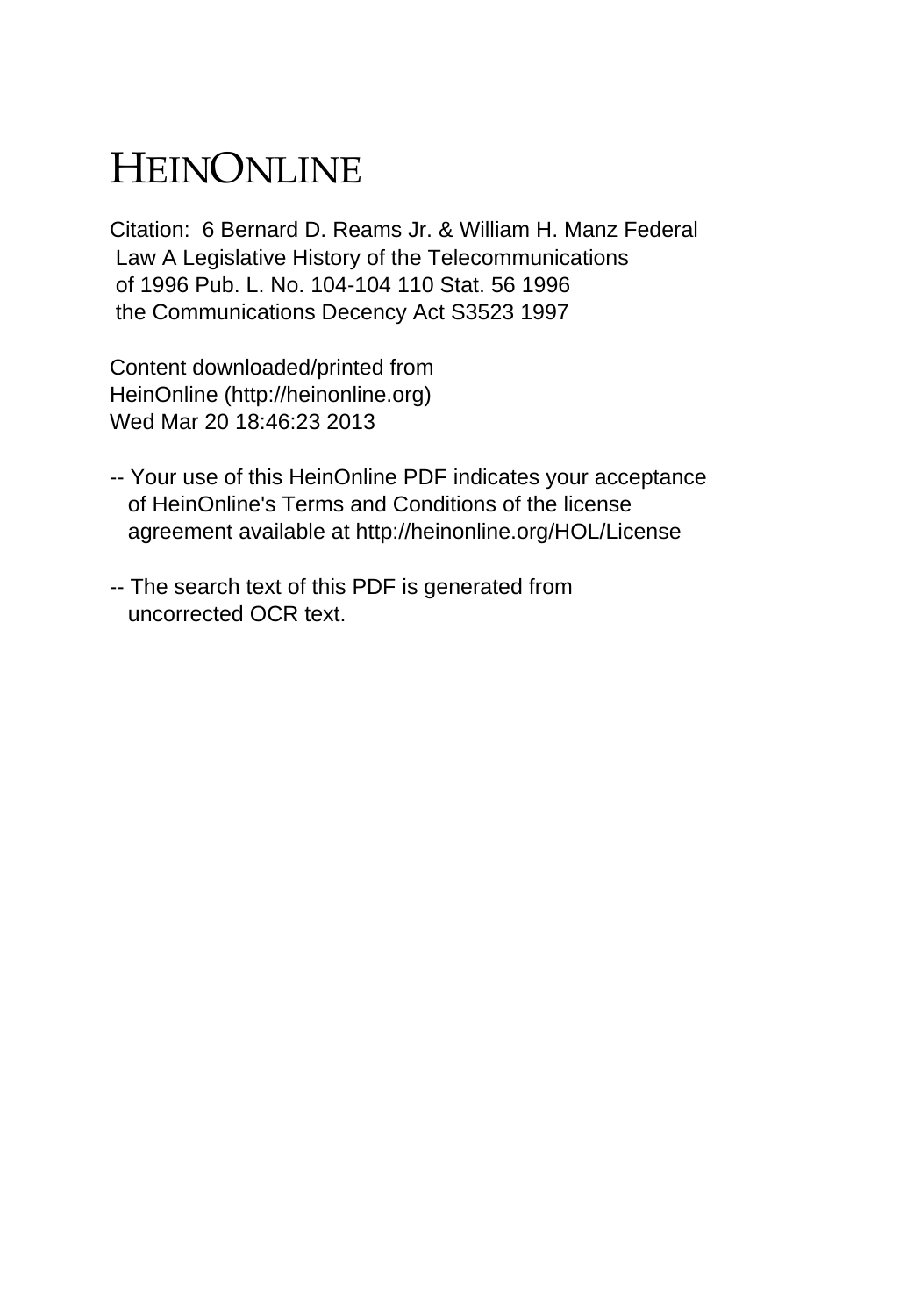## *March 28, 1993*

**(b)** NON-FnZRAL BHRAS.- **(I) IN** oxzRAL-A gract"e under thi Act shall make available non-Federal contribu- tions toward the cost **of carrying** out the program **establlahd.** operated, or expanded with amounts received under the grant In **an** amount **equal** to **at** least **i peroent of** the amount **of funds** prvid under the **grant. (2)** IN **KIND** cOmTlIUUT0ONe.-The **sOn-Fed-** erai contributons described in **pararaph** *(1)* may **be** In **sash or** In **kind** fairly evaluated. Including **planned** equipment or services.

Funds appropriated pursuant to the automatic property of this fact a<br>hall be used to supplement and not supplement and not supplement other local public<br>funds expended to provide services for indi-<br>riduals eligible to part

## **EXC: 11. AUTHORIZATION OF APPROPRIATIONS**

There are authorised to be appropriated to<br>carry out this Act \$20,000,000 for flacal year<br>1934 and such sums as may be necessary for<br>each of the fiscal years 1996 through 1998.

#### レ **By Mr. RIEGLE:**

**S. 635. A bill** to **amend** the Federal Power Act to protect consumers of multistate utility systems, and for other purposes; to the Committee on Banking, Housing, **and** Urban Affairs.

# AMINOO **THE PUBLIC UTILrTY HOLDING COMPANY ACT**

*a* **Mr.** RIEGLE. Mr. President. **2** weeks ago. Senator **DALE BUMPaES** Introduced **S.** 544. the Multistate Utility Company Consumer Protection Act of **1993.** As introduced, **S. 544** contalns just two sections. Section **1** of **S.** 544 states **the bill's** title. Section 2 would amend the Federal Power Act to overturn the **de-**cision **of** the **U.S.** Court of **Appeals** for the District **of** Columbia in Arcadia versus Ohio Power. This modest bill was referred to the Energy Committee.

Senator BUMPERS intends to do much more than overturn Ohio Power, however. His statement at page **S.** 2640 In the CONORssIONAL RzoORD of March **10, 1993** reveals he wants a complete transfer **of** jurisdiction of a significant consumer and Investor protection statute, the Public Utility Holding Com- pany Act of **1935 PURCA].** from the Securities and Exchange Commission **[SEC)** to the Federal Energy Regulatory Commission.

The statutory language that would<br>effect this major change is not con-<br>tained in S. 544. If you obtain a copy of<br>S. 544 from the Senate Document<br>Room, you will find just the two sec-<br>tions I described. The other provisions are contained in a four-section amend-<br>ment that accompanied the two-section bill to the Energy Committee. **If** you look **at** the **CONsORSIONAL** RECORD for March **10.** you will find not two but six sections.<br>Today I am introducing Senator

Today **I** am introducing Senator BUMPERS' **bill,** in its entirety, to demonstrate that the Senate Banking Committee has jurisdiction over this issue. The **Banking** Committee has jurisdiction over the SEC and the Federal securities laws Including PUHCA. The Parliamentartan has referred the **bill** to the Banking Committee.

# **4GONGRESSIONAL RECORD-SENATE**

Ti **PUBC** *urILrrT* HOLnro 00PAiN *LAT* In the **1920's. holding** companies began purchasing electric and gas utilitie across the country. **By the** early **10's.** Just **a** few large holding oompany systems controlled the lion's share of interstate transmission of

electricity and of **gas** pipeline mileage. **PUHCA** was enacted in **19 5a** <sup>a</sup>**of** the **New Deal of Preaident Franklin D.** Roosevelt. The law was adopted to protect investors and prevent abuses by<br>holding companies. Through their cor-<br>porate structure, holding companies<br>were able to issue speculative securities without State approval **and based** on fraudulent asset values. The holding company etructure enabled utilities to avoid regulation **by** the States Holding companies were **also** engaging in **self-**Interested transactions with subsidiaries and affiliates, to the detriment of utility customers.

**PURCA** addressed **these** problems **by** subjecting certain Interstate utility holding companies to Federal regula-tion **by** the **SEC.** Holding companies must register with the **SEC** unless **they** qualify for an exemption. **"PURCA re-**stricts each holding company to **a** sin-gle geographically integrated utility system with a simple capital etructure. The **SEC** must approve acquisitions of securities or utilities **by** registered holding companies.

By virtue **of** its jurisdiction over the **SEC.** the Banking Committee has **juris**diction over **PUHCA.** In the early 1980's, the Reagan administration<br>sought to have PUHCA repealed. The<br>Banking Committee opposed this proposal, feeling that **PUHCA** continued to serve **a** meaningful consumer protection function.

**PUHCA** has been amended over the years. most recently **by** the Energy Policy Act **of 1992. I** opposed early ver**slons** of that legislation, because **I** felt they **did** not adequately protect con-sumers. Working with the Energy Com- mittee, the Banking Committee draft**ed** significant amendments to **PUHCA** that maintain consumer and Investor protections.

**UHCA** successfully reshaped structure **of** the public utility industry, fostering stability and financial integrity. **As** of February **1993,** just 12 utility holding companies were registered with the **SEC** under **PUHCA.**

### **BUMPERS BILL MUST BE REFERRED TO BANKING COMMITTEE**

As a general rule, legislation to<br>transfer enforcement jurisdiction **enforcement** under a statute is referred to the Committee that currently has jurisdiction, not the Committee that would exercise jurisdiction should the legislation be enacted. For example, in the 101st Congress **S.** 2814 would have amended the Commodity Exchange Act to transfer regulation of stock index futures from the Commodities Futures Trading Commission to the **SEC.** That **bill** was sent to the Agriculture Committee, which has jurisdiction over the **CFTC** and the Commodity Exchange Act.

**IEy the same token, a bill to transfer enforcement of PURCA from the 8EC** enforcement of PURCA from the SEC must come to the Banking Committee, which has jurisdiction over the SEC, PURCA and all Pederal securities laws.<br>To prove this purisdiction over the SEC,<br>PURCA and all Pederal securities la Senator Bungkas' bill exactly as it ap**not** just the first two sections, but the

entire six sections.<br>The Senate Rules delineate the jurisdictions of the various committees for one purpose: to allow the Senate to **op-** erate more emiently. The Par-Ilamentarian has ruled the **bill** must **be** referred to the Banking Committee.<br>Senator BUMPERS and the members of Senator **BusPmas** and the members of the Energy Committee **should** recog-is the Banking Committee's Juriediction over any legislation amending **PUHCA.o \_&**

**By** Mr. KENNEDY (for himself, Mrs. BOXER, Mr. CAMPBELL, Mrs. FENSTEIN, Mr. HAREIN, Mr. FENSTEIN. Mr. MIRUL-Mr. MirrflIRAUM. **M** MtuL- asa. Mr. *8ndoN.* Mr. **ROBs. Mr. WmaaroNa.** Mr. PULL, **Ms.** WELLETONE, Mr. PELL, MS.<br>MOSELET-BRAUN, and Mr.<br>FERMOLD.: **BRAUN.**<br>8. 636. A bill to amend the Public

**S. 036 A bill** to amend the Public Health Service Act to permit individ- uals to have freedom **of** acoes to **cer**tain medical clinics and facilities, for other purposes to the Committee on Labor and Human Resources.

**Fe8DOMS OF** AM=TO **OLIXIE** ZmTRAA **AMr or i1**

Mr. KENNEDY. Mr. President, today<br>we are introducing legislation to prowe are Introducing legislation to pro- **tect** women, **physicians, snd\*** other health personnel, and Public and **wt**vats health clinics, from **opponents of** abortion who resort to violence, **block**ades, and other vigilante tactics.

Federal action **is** clearly **needed** to **deal** with the ongoing wave **of** violence aimed **at** clinics across **the** country where abortions are performed, **and at** the medical personnel who work there. These violent tactics have included assault **and** murder, bombings **and** bomb threats. akson, clinic blockades. inva-sions and occupations **of** clinics, and other reprehensible forms **of** intimida- tion and vandalism.

The Supreme Court's ruling In the Bray **case** last January makes clear that existing Federal laws **ae** Inad-equate to deal with this challenge. This legislation is designed to **fill** that **gap** and provide effective remedies for women, phyaicians, nurses **and com-**

munities across the country.<br>The murder of Doctor Gunn at the clinic in Pensacola, **FL**; is the latest<br>tragic result of these extremist tactics. but it is far from an isolated attack. Over **100** clinics have been torched or bombed in the pest **15 years.** Over **300** have been invaded **and** over **400** have been vandalized. Already **this** year, **onlnie** have sustained more than **LS** million in damage from arson **alone.**

**The** killing of Doctor Ounn **was a** shocking murder **of a** physician who **was** assisting **women** in the **lawful ex**ercise **of** their constitutional right to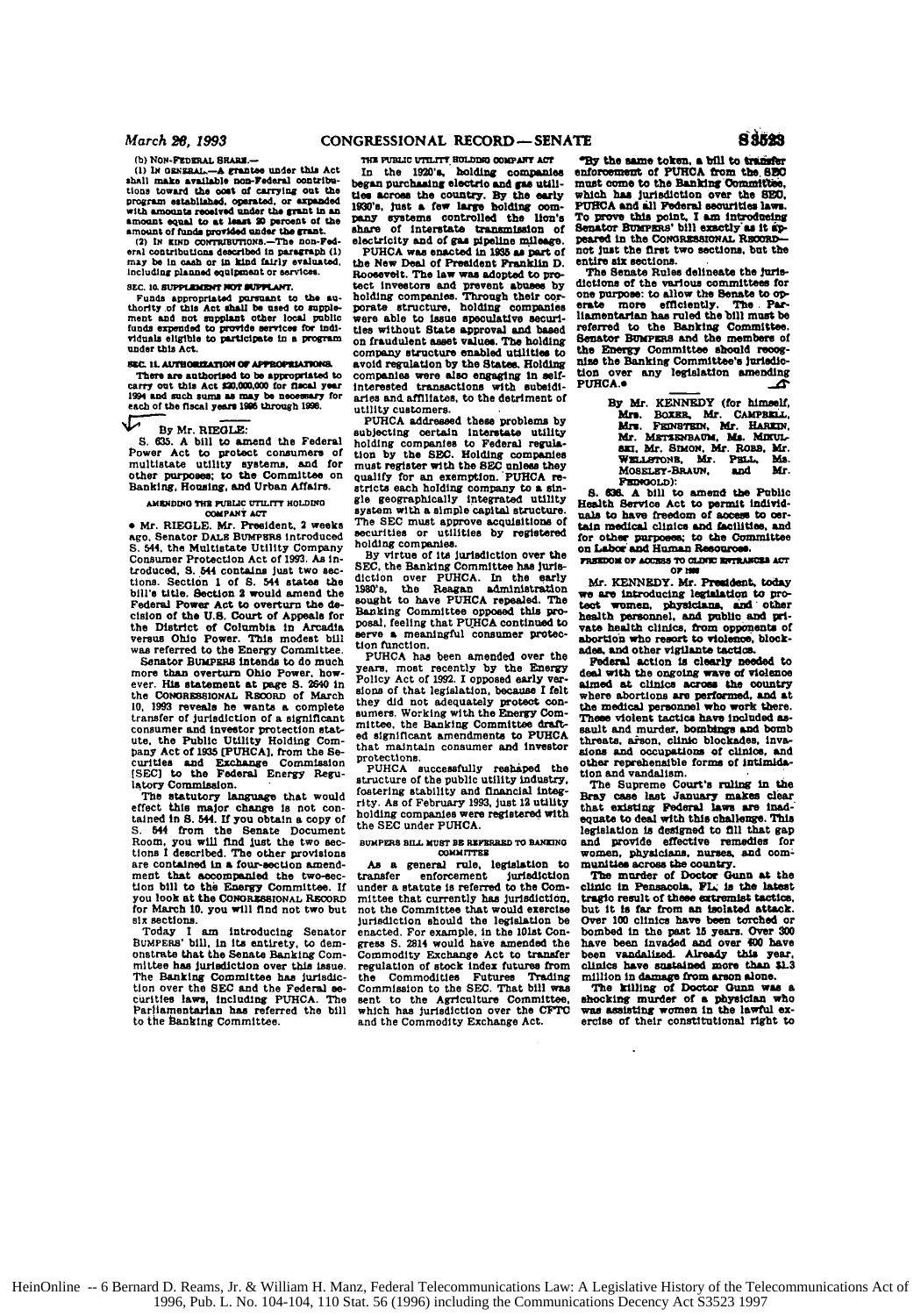HeinOnline -- 6 Bernard D. Reams, Jr. & William H. Manz, Federal Telecommunications Law: A Legislative History of the Telecommunications Act of 1996, Pub. L. No. 104-104, 110 Stat. 56 (1996) including the Communications Decency Act [lxxx] 1997

 $\bar{z}$ 

 $\sim$  .

 $\sim 100$  $\mathcal{L}^{\text{max}}$ 

 $\bar{z}$ 

 $\bar{z}$ 

 $\bar{z}$ 

 $\bar{z}$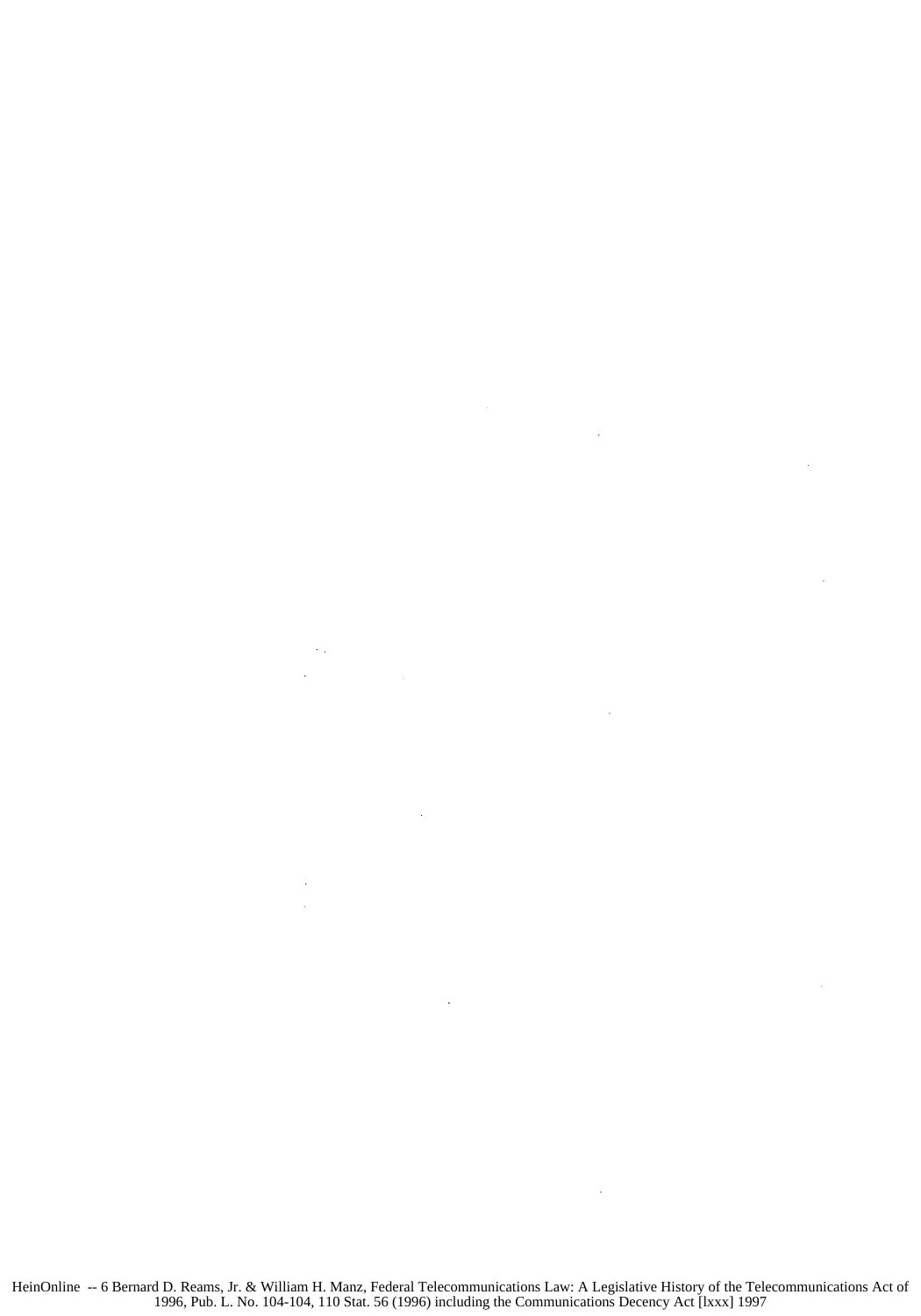Document No. 142